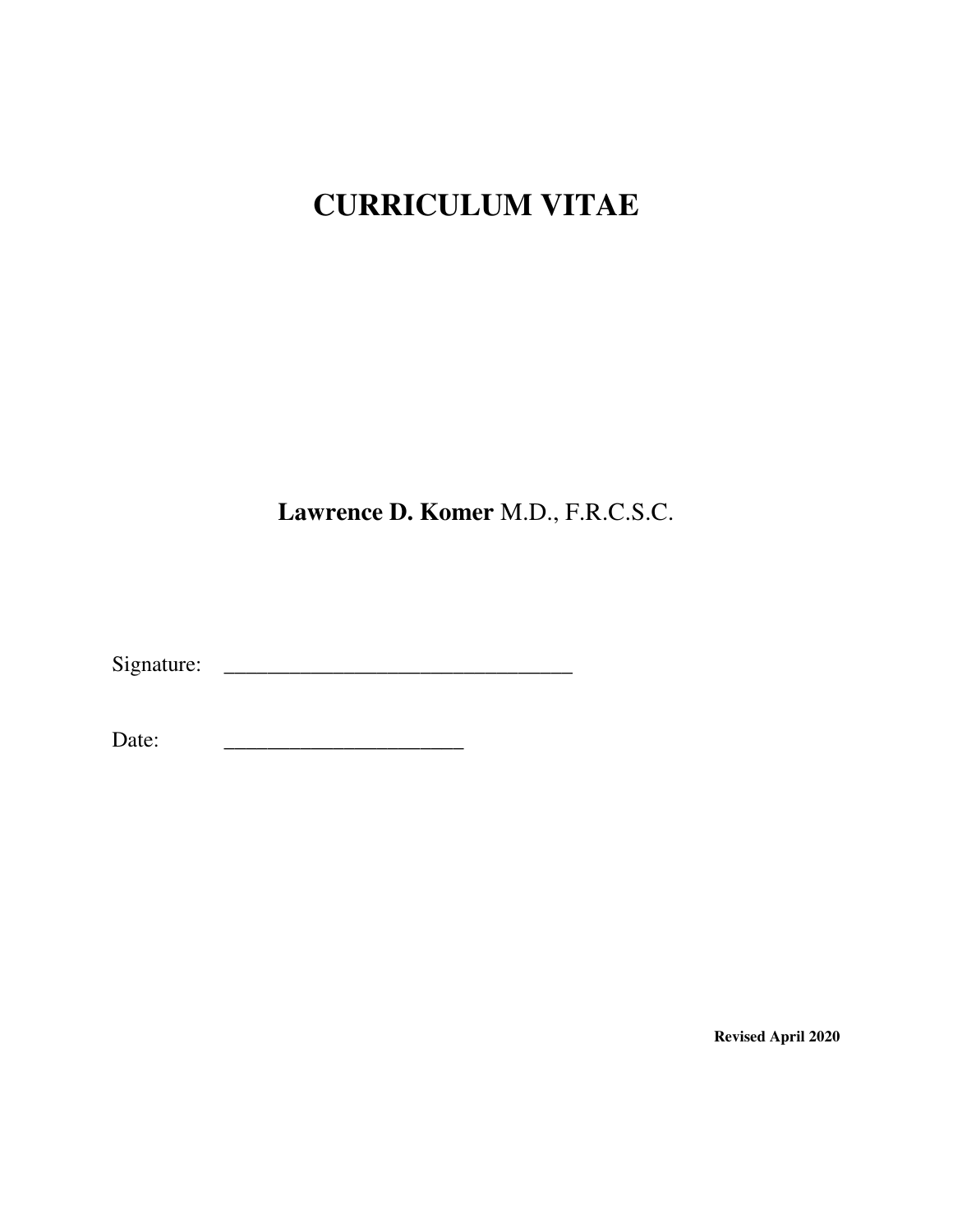Email: <u>doc@drkomer.com</u> Burlington, ON Canada L7N 3J6

**Lawrence D. Komer Dr. Lawrence D. Komer Medicine** Telephone: (905) 639-2571 **Professional Corporation**<br>Fax: (905) 639-7647 960 Cumberland Ave. Suite E 960 Cumberland Ave. Suite E

### **PROFESSIONAL EXPERIENCE**

| 1976 - Present                                                                |
|-------------------------------------------------------------------------------|
| $2004$ - Present                                                              |
| $2000$ – Present                                                              |
| 2015-Present                                                                  |
|                                                                               |
| $1976 - 2015$                                                                 |
| 2005-Present                                                                  |
| 1999-Present                                                                  |
| 1994-2006                                                                     |
| 2003, 2015                                                                    |
| Team Physician: Team Canada: Women's World Outdoor Lacrosse Silver Medal 2013 |
|                                                                               |

### **Founder and Director - Peak Performance Institute**

| Co-developed and conducted conference, "Chicken Soup for the Physician's Soul" 1992-1994                       |                     |  |
|----------------------------------------------------------------------------------------------------------------|---------------------|--|
| Co-developed and conducted national forums, "Be Menopositive"                                                  | 1995-present        |  |
| <b>UNDERGRADUATE EDUCATION:</b>                                                                                |                     |  |
| B.A. Queen's University, Kingston, Ontario, Canada<br>Prize in Biology                                         | 1964 - 1967<br>1966 |  |
| <b>POST GRADUATE EDUCATION:</b>                                                                                |                     |  |
| Postgraduate year in Exercise Physiology, Queen's University                                                   | 1967 - 1968         |  |
| <b>MEDICAL SCHOOL:</b>                                                                                         |                     |  |
| Queen's University Faculty of Medicine                                                                         | 1968 - 1972         |  |
| <b>POST GRADUATE MEDICAL EDUCATION:</b>                                                                        |                     |  |
| Resident in Obstetrics and Gynecology,                                                                         | 1972-1975           |  |
| McMaster University School of Medicine, Hamilton, Ontario, Canada<br>Chief Resident in Obstetrics & Gynecology | $1975 - 1976$       |  |
| McMaster University School Of Medicine                                                                         |                     |  |
| <b>CERTIFICATION:</b>                                                                                          |                     |  |
| Fellow of the Royal College of Surgeons of Canada                                                              | Nov 1976            |  |
| College of Physicians and Surgeons of Ontario (License #26092)                                                 | Sept 1973           |  |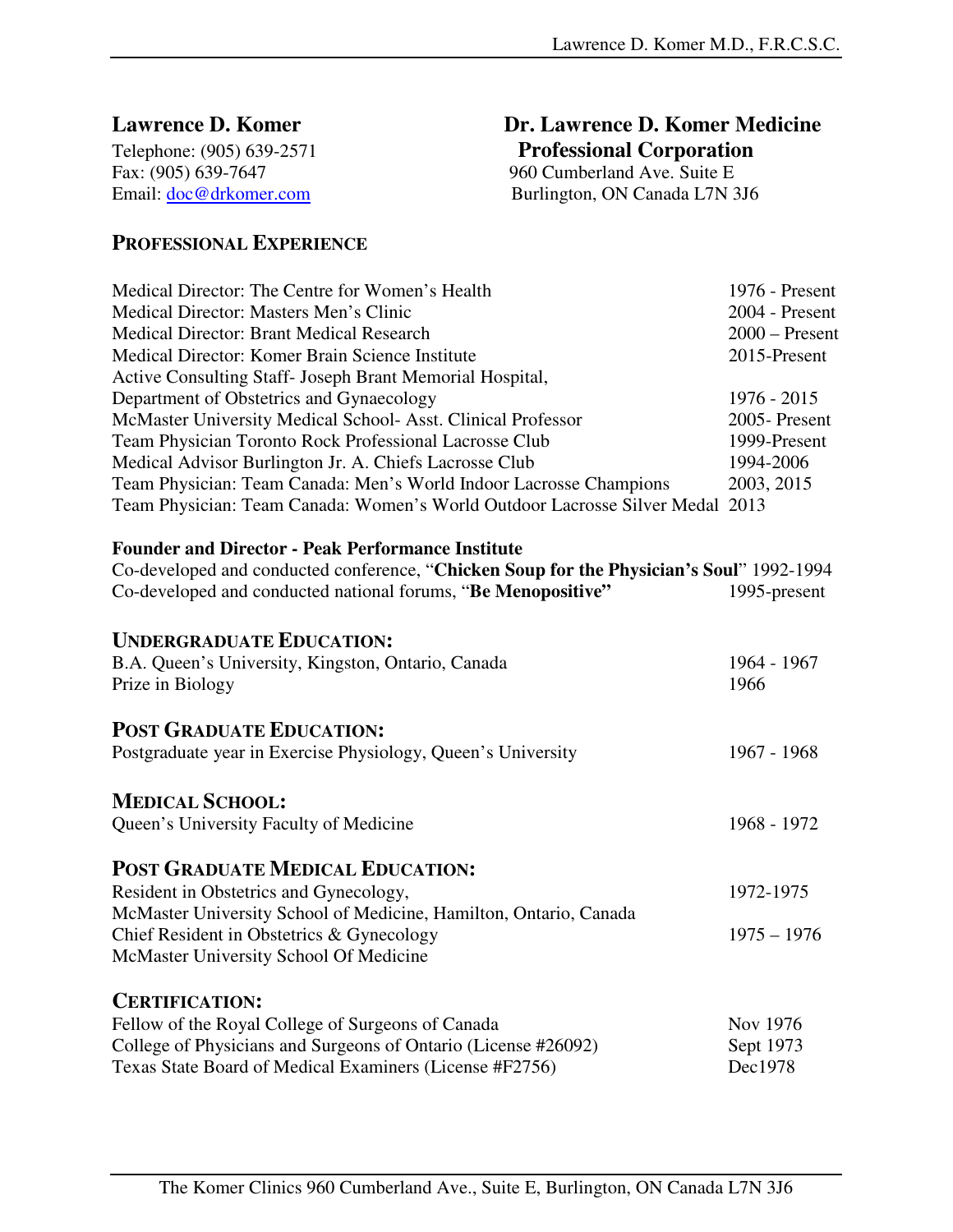### **FURTHER EDUCATION**

| Operative Endoscopic Abdominal Surgery Certification by Dr Kurt Semm  | Mar 1978              |
|-----------------------------------------------------------------------|-----------------------|
| Operative Tubal Surgery and Reversal of Sterilization Preceptorship   | May 1985              |
| Gynecologic Laser Preceptorship Training Program                      | Oct 1989              |
| Operative Hysteroscopy Preceptorship with Dr George Vilos             | Dec 1991              |
| Advanced Colposcopy and Electrosurgery                                | May 1992              |
| <b>Certification Course In Clinical Densitometry</b>                  | May 2001              |
| <b>ACADEMIC ACTIVITIES:</b>                                           |                       |
| Teaching Fellow in Obstetrics and Gynaecology                         |                       |
| St. Joseph's Hospital and McMaster University, Hamilton Ontario       | July 1976 – Dec. 1976 |
| Assistant Clinical Professor: Michael G, DeGroote School of Medicine, |                       |
| Department of Obstetrics and Gynecology:                              |                       |
| McMaster University, School of Health Sciences                        | $2004$ - Present      |
| Lecturer in Sports Medicine                                           |                       |

## **PROFESSIONAL SOCIETIES:**

| <b>Ontario Medical Association</b>                  |              |
|-----------------------------------------------------|--------------|
| Chairman, Section of Obstetrics and Gynaecology     | 1986-1990    |
| <b>Executive Member</b>                             | 1983-1990    |
| Member                                              | 1976-Present |
| Society of Obstetricians & Gynaecologists of Canada |              |
| Member                                              | 1990-Present |
| <b>Executive Member</b>                             | 1990-1994    |
| Co-Chairman-Ontario Section                         | 1991-1993    |
| <b>Chairman-Ontario Section</b>                     | 1993-1994    |
| Ontario Society of Obstetricians & Gynaecologists   |              |
| <b>Founding Member</b>                              | 1995-1996    |
| Past President                                      | 1995-Present |
| The Niagara Society of Obstetrics & Gynaecology     |              |
| Member                                              | 1976-Present |
| President                                           | 1979-1980    |
| The Canadian Academy of Sports Medicine             |              |
| Member                                              | 1977-Present |
| The Canadian Fertility Society                      |              |
| Member                                              | 1983-1994    |
| The American Fertility Society                      |              |
| Member                                              | 1983-1994    |
| The American College of Gynaecologic Laparoscopists |              |
| Member                                              | 1986-1995    |
| The Canadian Medical Association                    |              |
| Member                                              | 1976-Present |
|                                                     |              |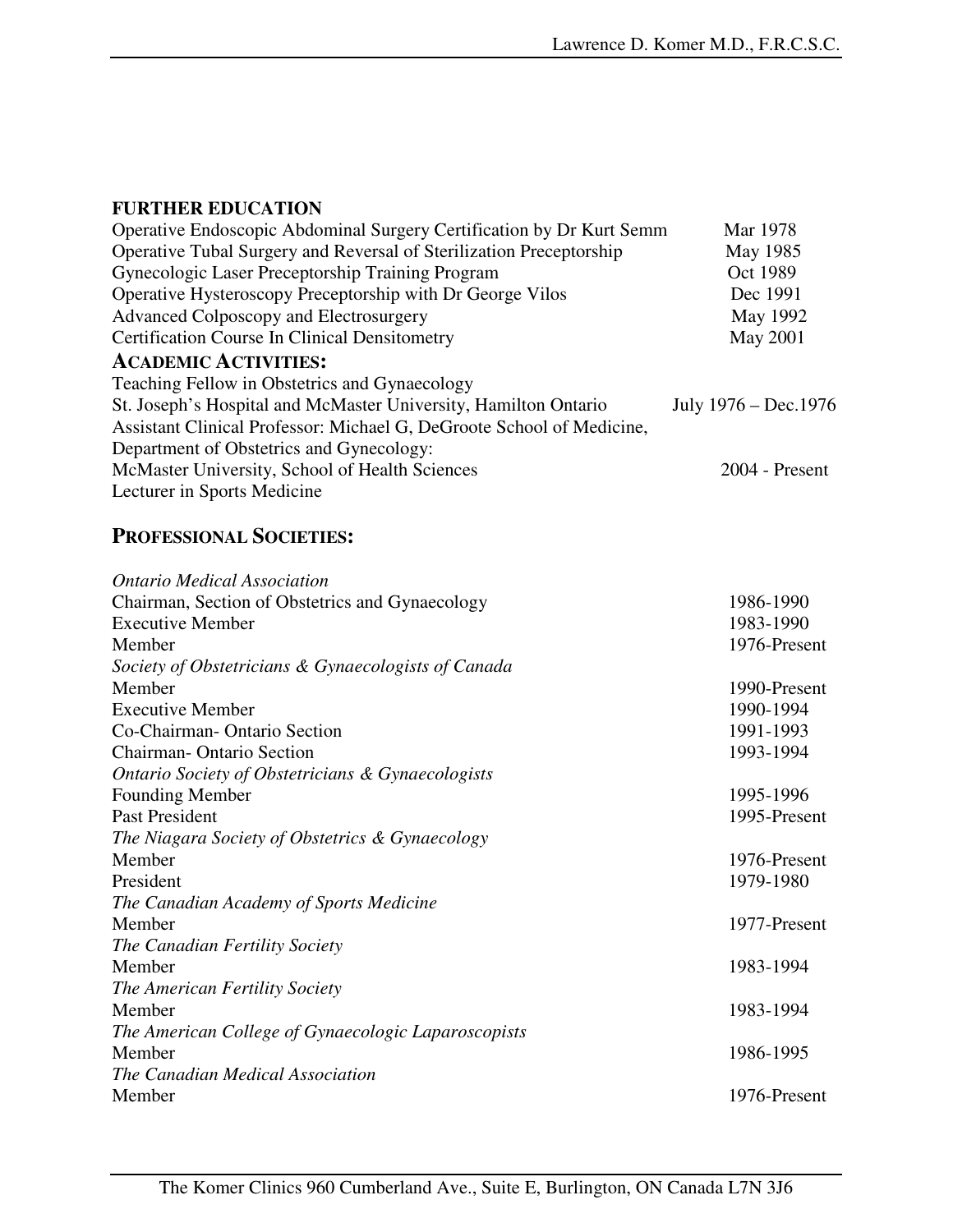*The Canadian Medical Protective Society*  Member 1972-Present *North American Menopause Society*  Member 1994-Present *Canadian Society for the Study of the Aging Male*  Member 1998-Present Chairman of Communications Committee 2008 *American Academy of Anti-Aging*  Member 2002-Present

### **RESEARCH ACTIVITIES:**

### **Medical Director: Brant Clinical Research, Burlington, Ontario**

### Co-developer of **The Masters Men's Clinic Andropause Screening Inventory**

### 1995-1997 **Solvay** (Protocol H.102.5005)

*A two-year double blind placebo controlled multinational trial investigating the efficacy and long-term safety of two doses of continuous estradiol combined with different doses of cycle dydrogesterone in the prevention of postmenopausal bone loss.* 

### 1997 **R.W. Johnson** (Protocol NRGLOW-OC-001)

*A randomized double blind placebo controlled comparative study of the safety and contraceptive efficacy of two cyclophasic norgestimate/ethinyl estradiol regimes and one triphasic norgestimate/ethinyl/estradiol regime* 

### 1998 **Janssen-Ortho** (Protocol Estnrg-chrt-106)

*A randomized double-blind placebo controlled trial of two different HRT regimes using conjugated estrogens plus medroxyprogesterone acetate and micronized estradiol plus cyclophasic.* 

### 2002-2003 **Proctor and Gamble** (Protocol 2001133)

*A phase 3, multinational randomized double-blind parallel group, placebo controlled study to evaluate the efficacy and safety of transdermal testosterone in women with Hypoactive Sexual Desire on concurrent ERT in women who have undergone hysterectomy and oopherectomy.* 

### 2002-2003 **Proctor and Gamble** (Protocol 2002006)

 *A phase 3 multinational randomized double-blind parallel group placebo controlled 24 week study to evaluate the efficacy and safety of transdermal testosterone in naturally menopausal women with Hypoactive Sexual Desire Disorder on concurrent oral HRT* 

### 2003 **Eli Lily** (Protocol H3S-US)

*Raloxifene alendronate comparison in postmenopausal women with osteoporosis.*

### 2004 **Pfizer** (Protocol A2181031)

*A phase 3 study of efficacy and safety of Lasofoxifene in the treatment of vaginal atrophy in postmenopausal women* 

### 2005 **Boheringer Ingelheim** (Protocol 511.106)

*Validation of a Brief Diagnostic Procedure and Cognitive Debriefing of Efficacy Measures in Women with Hypoactive Sexual Desire Disorder.*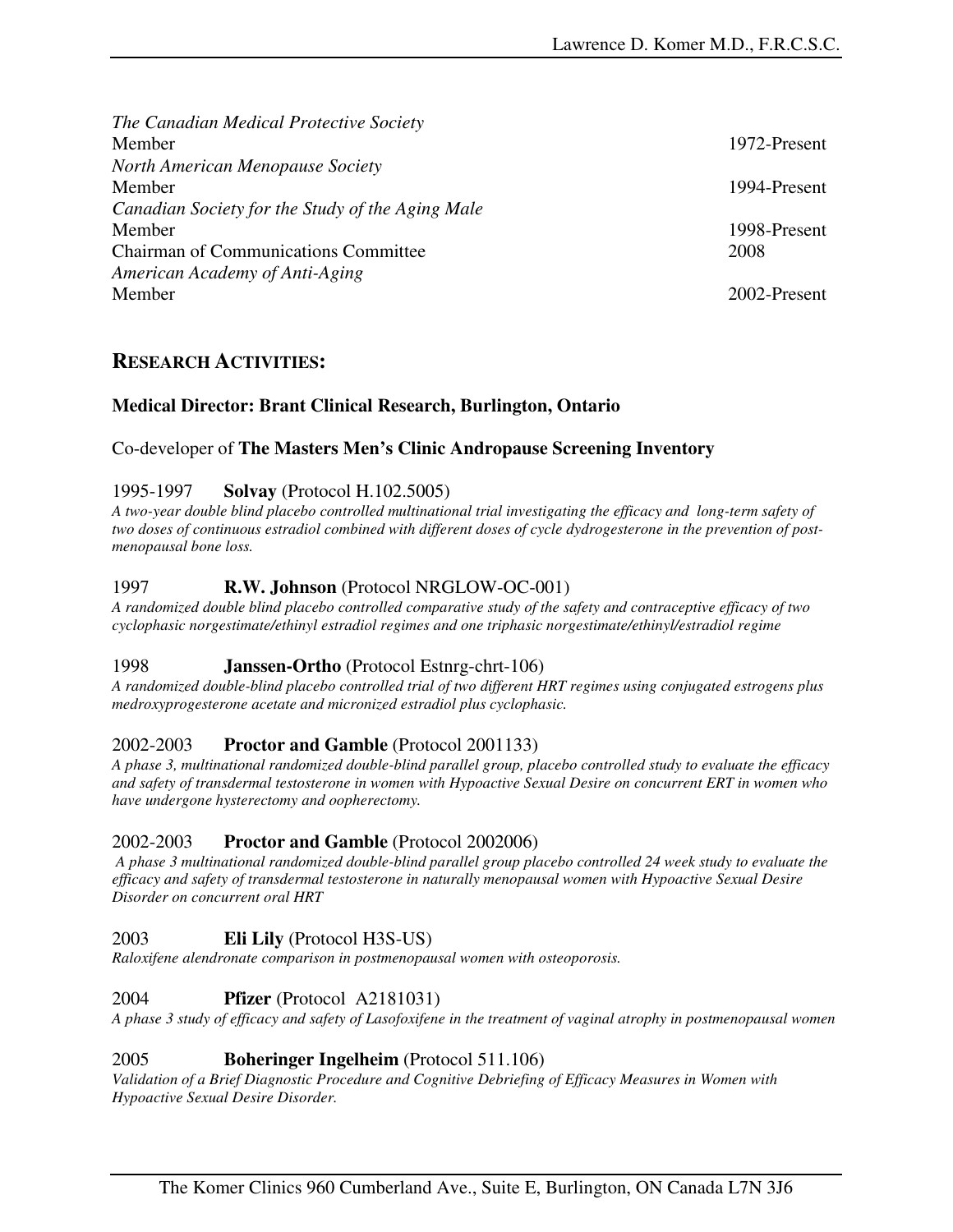#### 2005 **Solvay** (Protocol S0302112)

*A double blind placebo controlled comparison of multiple doses of esterified estrogens and methyltestosterones in combinations and alone in relieving vasomotor symptoms of in postmenopausal women.* 

#### **2006 PFIZER (PROTOCOL A4291023)**

**PHASE 2B DOUBLE BLIND PLACEBO CONTROLLED STUDY EVALUATING PD 0299685 FOR THE TREATMENT OF VASOMOTOR SYMPTOMS**

#### **2006-2009 BOHERINGER INGELHEIM (PROTOCOL 511.71) A 24 WEEK REANDOMIZED DOUBLE BLIND PLACEBO CONTROLLED SAFETY AND EFFICACY TRIAL OF FLIBANSERIN 50 AND 100 MG IN PREMENOPAUSAL WOMAN WITH HYPOACTIVE SAXUAL DESIRE DISORDER**

**2008-2009 BOEHRINGER INGELHEIM (PROTOCOL 511.84) A 12 MONTH OPEN LABEL SAFETY TRIAL OF FLIBANSERIN 50 MILLIGRAMS TO 100 MILLIGRAMS DAILY IN WOMEN WITH HSDD.** 

**2008-2009 ROCHE DIAGNOSTICS AND ST. JOSEPH'S HEALTHCARE (PROTOCOL LPTSP 595) ASSOCIATION OF PAP CYTOLOGY AND THE PRESENCE OF ONCOGENIC HPV IN SUREPATH BY THE ROCHE AMPLICOR HPV TEST.** 

**20010-2011 BOEHRINGER INGELHEIM (PROTOCOL 511.156) SAFETY AND EFFICACY OF FLIBANSERIN, UP TITRATION OF 100 MG IN POSTMENOPAUSAL WOMEN WITH HSDD** 

**2012-PALATIN (PROTOCOL PT-141-54) A PLACEBO CONTROLLED DOSE FINDING TRIAL TO EVALUATE THE EFFICACY OF SUBCUTANEOUSLY ADMINISTERED BREMELANOTIDE IN PREMENOPAUSAL WOMEN WITH FSAD OR HSDD** 

**2012 Boehringer-Ingelheim**  *Treatment of hypoactive sexual desire disorder in premenopausal women: efficacy of flibanserin in the VIOLET Study.* 

J Sex Med. 2012 Apr;9(4):1074-85. doi: 10.1111/j.1743-6109.2011.02626.x. Epub 2012 Jan 16 Derogatis LR<sup>1</sup>, Komer L, Katz M, Moreau M, Kimura T, Garcia M Jr, Wunderlich G, Pyke R; VIOLET Trial Investigators.

### **2015 Endoceutics ERC-238 STUDY** \ Intravaginal prasterone (DHEA) against vaginal atrophy associated with menopause

### **PUBLICATIONS:**

### **New Hope For Concussions TBI & PTSD Peak Performance Publishing - 2016**

*The Importance of the Route of Administration in Estrogen Therapy The Canadian Journal of Diagnosis, January 2005*